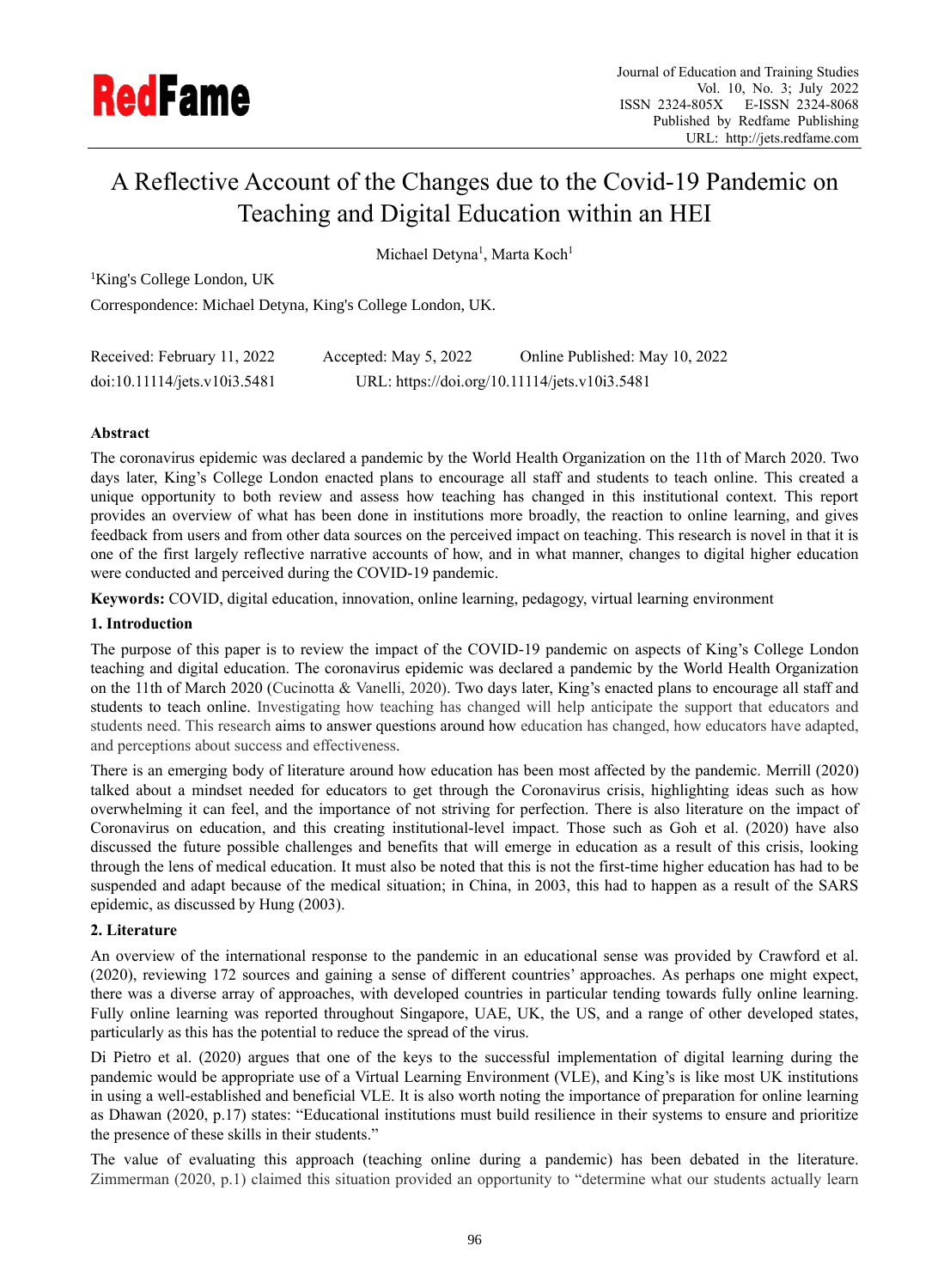online"; whereas, by contrast Tobin (2020, p. 1), has argued: "good online teaching requires training, prep, and support. The current crisis provides none of that." These positions can provide a false binary as both can be correct simultaneously - it might well be true that online teaching in the pandemic provides inadequate planning time. This doesn't mean, however, that the evaluation of what there was time to implement does not provide any valuable insights.

#### *Challenges and benefits of teaching online during a pandemic*

There is some existing literature on the effect of learning online during the pandemic. Botturi (2020, p. 930) argues that, for successful learning during the pandemic, the most important things are "accessibility (having the proper devices/connection/software) and autonomy (i.e. ability to set goals, manage time, avoid distractions)." A common concern is how educators can adapt to these new circumstances, and whether they have appropriate skills to do so. In general, there is a feeling, noted by Ertmer et al. (2010, p. 261), that those who teach online can see themselves as "perpetual novices", and we hoped to investigate if this was a feeling shared by educators in the present circumstance.

There is evidence that well-structured teaching online is highly valued by students. A study by Clinefelter et al. (2019) found that 89% of students felt online learning was as good as, or better than, face to face to learning, although we should caveat this by saying this was prior to the pandemic. With any change in education, results can be varied, and a study of 458 students in Spain by Gonzalez et al. (2020, p. 1) showed a "significant positive effect of the COVID-19 confinement on student performance." This suggests that there can be benefits to the lack of distractions that this environment could bring. A positive note was also struck by Robbins et al. (2020, p. 1), arguing that this has created a massive drive for "innovative working approaches" which has "resulted in remarkable advances", which they call a new digital dawn. Delgado (2021) builds on this by showing how digital education can work well during the pandemic from a discipline-specific situation, namely physics. Furthermore, looking at the UK generally, there is evidence to show that 80% of students were confident learning online during the pandemic (Barber, 2021).

But there are others who are more sceptical of the benefits of the online learning approach. Martín et al. (2021, p. 1) reviewed the impact of the pandemic on the use of digital education and found a great degree of student dissatisfaction, both general about their educational situation, and also about the involvement of their lecturers. Further, they argued that lecturers felt they "do not have the appropriate knowledge" about digital tools. A report from the Edge Foundation (2020) noted the uncertainty COVID placed on the entire UK HE sector, particularly on how, and in what manner, students would attend, and the burdens this would place on them. Overall, it is clear that, while online learning can work well in an ideal environment, the pandemic created new challenges for both staff and students, and it is worth being cognizant of the environment when considering this further.

#### **3. Background**

To set the scene in our institution we should understand how the university in question prepared for, and adapted to, the new circumstances. While the pandemic was not declared until March of 2020, and the UK national pandemic lockdown didn't occur until April, planning for the pandemic started months before this and there was a strategy in place to ensure that there would be a continuation of teaching via fully remote learning. These plans were put into place when the university decided to switch to fully remote distance learning in March, primarily using Teams (a collaboration, discussion and videoconferencing solution) and continuing to use the institutional virtual learning environment, KEATS. There was substantial effort by both central Technology-enhanced learning (TEL) teams and local TEL teams, in addition to both academic and professional service teams, to ensure things were going as smoothly as they could be.

Over the summer, a great deal of work was placed into ensuring that there were additional resources, training and guidance provided to academics across the university, including on topics such as the principles of online learning, and how to use specific digital tools. This was in order to ready everyone for additional changes such as all lectures being delivered asynchronously online. Those such as Clinefelter et al. (2019) were among those who showed the potential value of this as an approach.

An additional project aimed to ensure that students can have flexibility in attending seminars online or in person, and that the teaching could be provided synchronously to a group of students, half online and half in person. This system was known as HyFlex and allowed one cohort of students to learn together even if part of the group was learning online from home. This was successfully prototyped over the summer and training guidance was written ready for a September start. The 2020 autumn term started with the university still open, and a range of measures put in place to help reduce the danger of COVID transmission. Lectures continued fully online synchronously or asynchronously, and seminars were delivered either fully online or via HyFlex, an approach outlined by Raes (2019).

There was a second wave of the coronavirus which started around October with a national lockdown announced to begin on 5th November. The exemption for educational purposes meant that the University remained open, although it did impact on both staff and student attendance, and a number of courses stayed fully online. A third national lockdown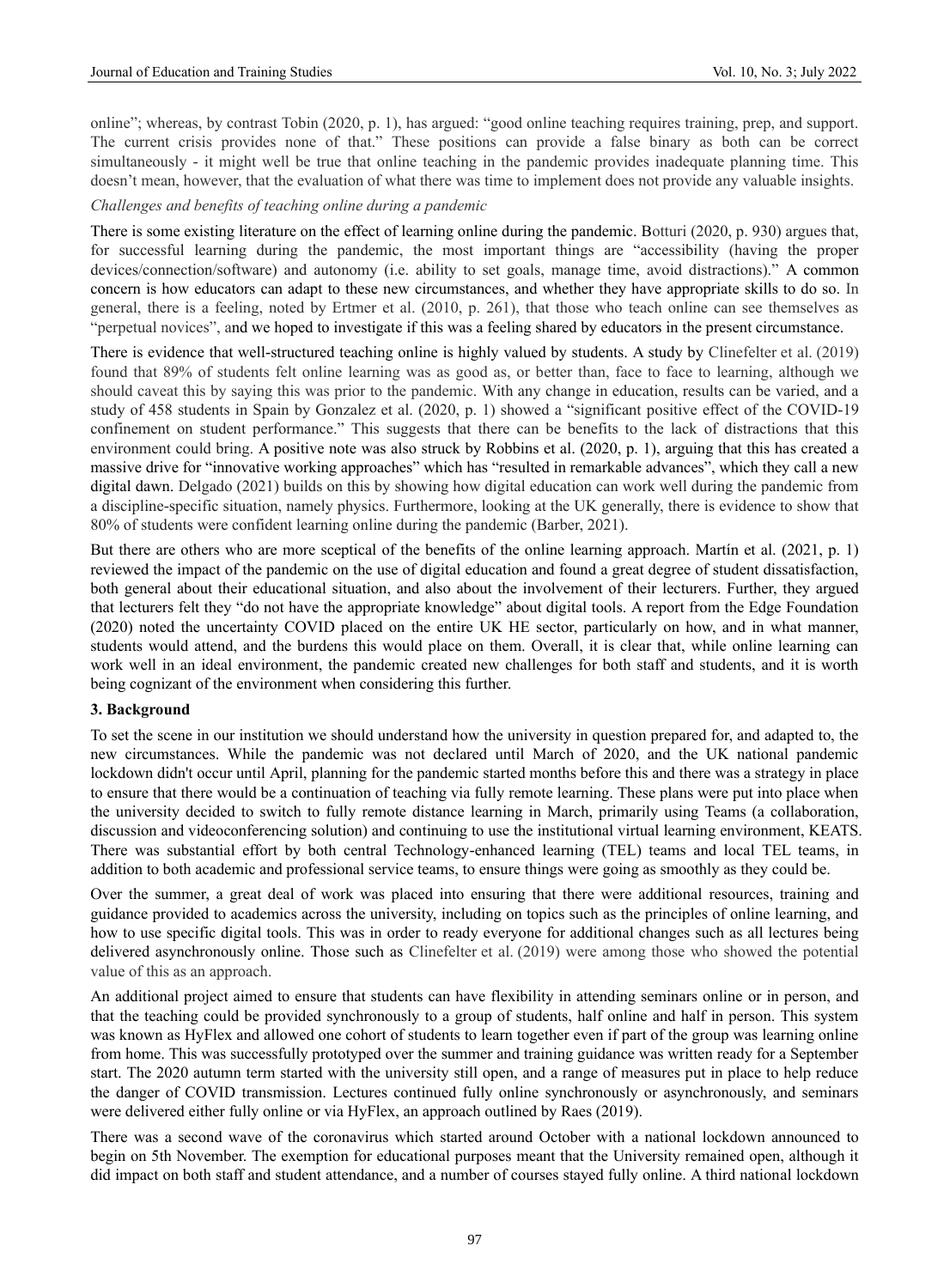was declared in January 2021, and this had a much more sweeping effect in universities in that nearly all face-to-face teaching was stopped, and nearly all teaching was online, as Lockee (2021) discusses. This all set the background for an educational system dealing with a move to online learning with quickly changing circumstances.

## **Objectives**

Before we start to review the subject matter, we should consider the manner in which we should analyse it. Brinkley-Etzkorn (2018) has conducted some useful research looking at how to evaluate technological and pedagogical change following an external driver - in their research this related to positive intervention via planned faculty development training, whereas this is primarily in response to dealing with a crisis, but still some useful points of comparison arise.

It is worth also reflecting on what conceptual lens we will use to analyse the data. We will be considering a number of appropriate frameworks, including the TPACK Framework (Mishra, 2019), recognizing the importance of technology, pedagogy and content knowledge, Laurillard's (2012) writings on learning approaches, and also considering learner engagement. The TPACK Framework - recognizing the importance of Technology, Pedagogy, and Content Knowledge gives a useful overview of how to approach teaching online

# **Aims**

The first part of the research aimed to analyse overall usage levels for the King's website, KEATS virtual learning environment (VLE), the Kaltura video platform, and Turnitin, the plagiarism checking software used for all online assessment submissions, by King's students, and compare them in order to gauge levels of digital education tool use since the start of the pandemic. This part of the research aimed to look at the types of devices used for these platforms and the implications of this for staff and student preferences and convenience. The second part of the research then aimed to interview staff about their perceptions of teaching changes due to the pandemic and which aspects of their roles, and the student experience, were most affected.

# **4. Methodology**

The research was to be conducted using mixed methods, both qualitative and quantitative, with online tool usage data metrics reviewed and then lecturer staff interview transcribed and analysed. The participants interviewed were all teaching staff, either lecturers, senior lecturers or GTAs.

There were a number of research questions to consider, specifically:

- 1. How has teaching adapted, and how effective is this?
- 2. What are staff self-reported learning and instructional changes?
- 3. What are staff perceptions of the positives and negatives of the changes?

The recordings and transcripts were then thematically analysed via the identification of major positive and negative themes and sub-themes (Aronson, 1995) as per inductive content analysis category groupings based on the content in combination with the surrounding wording of the participant quotes as indications of the specific context being referred to (Elo & Kyngäs, 2008). In the end, three focus groups lasting 1-1.5 hours were held, with a total of fifteen participants. The focus group memberships were allocated randomly after staff member participants from all faculties were invited, both academic staff and Graduate Teaching Assistant staff, via internal email, and they signed up to take part with no additional incentives offered.

## *Limitations*

We focused on usage data from four sources - the university website, virtual learning environment (VLE), video recording platform and plagiarism checker - to reach conclusions on student overall online tool usage levels and patterns during the pandemic period for the quantitative part of this study. This focus on what we thought would be the most popular software, as opposed to other online educational tools that were available, such as the online library archive etc., may have skewed the insights that were gained from this information.

Regarding the qualitative follow-up part in this mixed methods study, we acknowledge that members of staff self-selected to be included in our sample. This may have led to inevitable self-selection bias in the responses provided by participants, leading to a tendency to emphasise negative experiences rather positive ones. Furthermore, the sample was modest with only 15 staff, this meaning that potentially key insights from the experiences of staff in other faculties were missed out.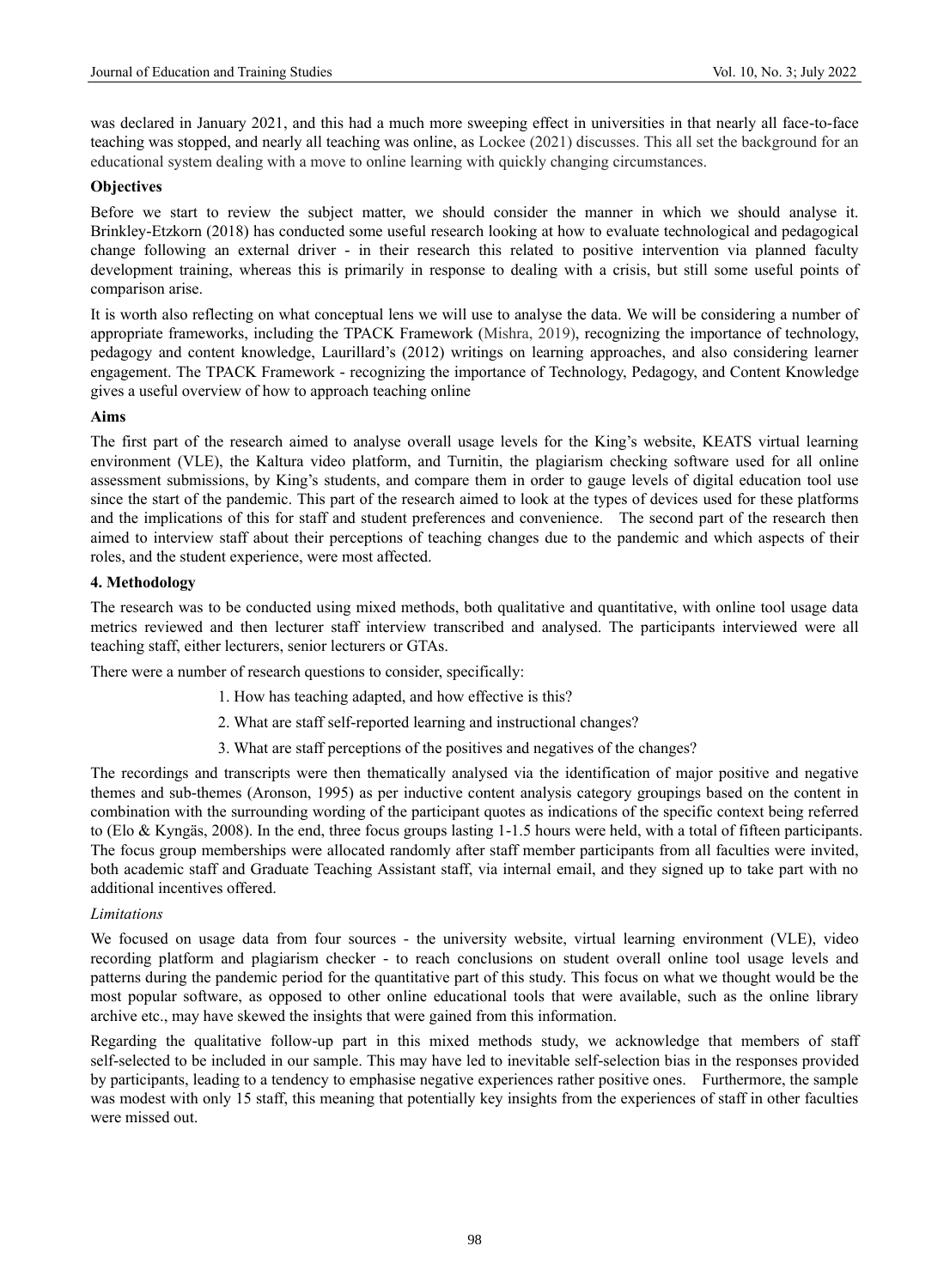# **5. Results**





#### **KEATS - Pageviews by Month and Year**



Figure 1. KEATS use compared to university page views by month over the pandemic

There was an obvious spike in usage at the start of the Autumn term (September/October), but what is clear is the difference between 2019 (pre-COVID) and 2020 (after COVID) in terms of the use of KEATS. Whereas the King's website in general had near identical usage in both years, KEATS usage increased massively in 2020, building in momentum from Spring to the Autumn.



Figure 2. Other digital tool use (2a Turnitin assignments, and 2b Kaltura video)

Other digital tools also spiked in usage over the same period, with both Kaltura and Turnitin showing a dramatic increase compared to the previous year (2019).<br>Pageviews by Device Category



Figure 3. Student device use categories during the pandemic

Data showed that, overwhelmingly, standard desktop versions were being used the most by students, although there was some mobile use as well. Notably, the VLE used (KEATS) has a very responsive design, which means it was able to adapt to both use cases.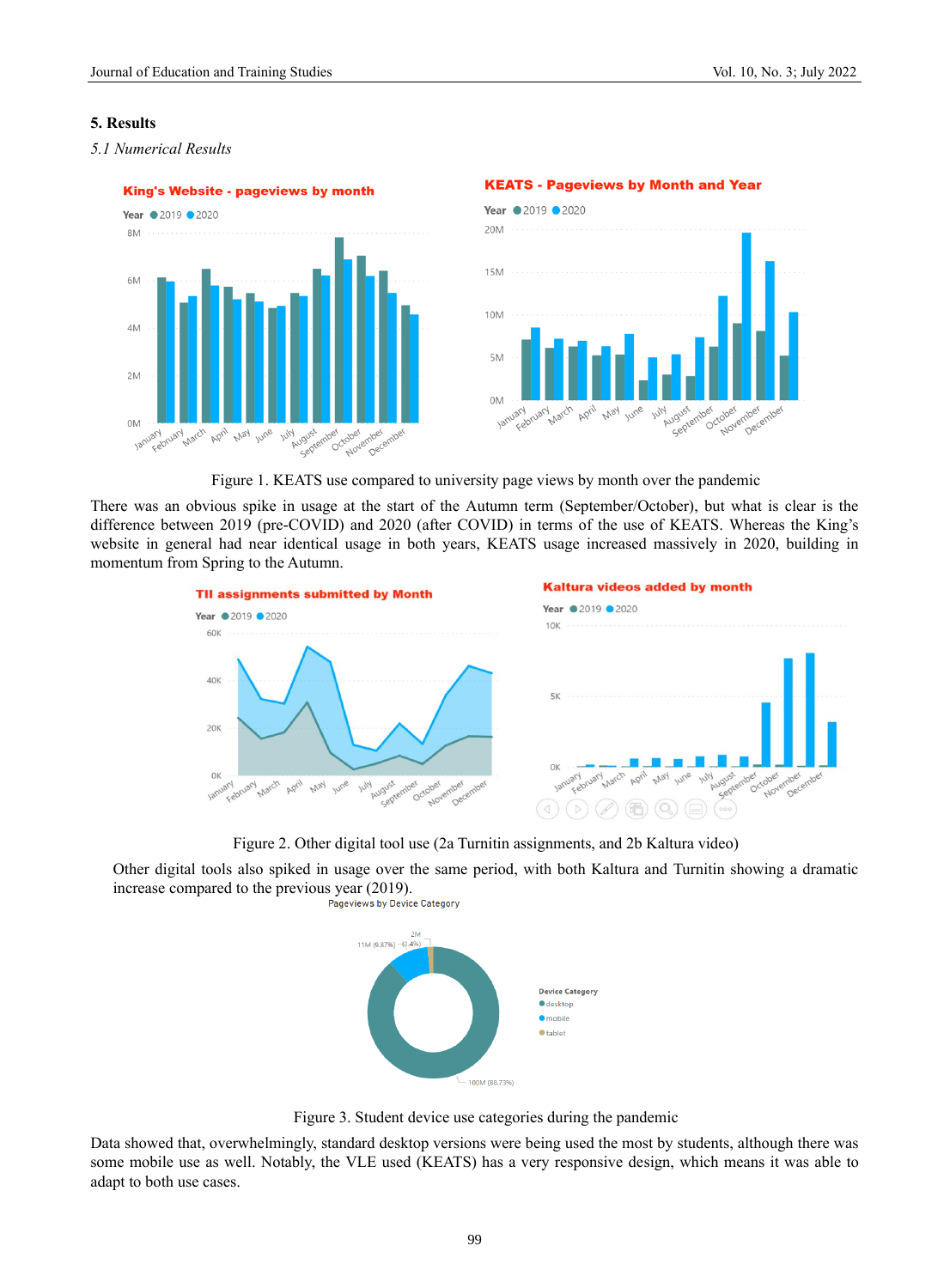# *5.2 Major Themes*

*From responses to the following questions in the 3 focus groups, these key themes emerged: Major negative themes (sub-themes displayed in table are of equal importance)*

Theme 1. Teaching/Instructional Adaptation

| Practicals/lab/fieldtrips<br>cancelled | Quality of teaching<br>decrease, more<br>didactic                                                                              | Seminars have<br>become more<br>transmissive/like a<br>lecture             | No question time<br>after lectures         |
|----------------------------------------|--------------------------------------------------------------------------------------------------------------------------------|----------------------------------------------------------------------------|--------------------------------------------|
| Asynchronous learning<br>time increase | Teaching staff forced<br>to turn seminars into<br>lectures by lack of<br>engagement, falling<br>back on presentation<br>format | Hard to refer to<br>several different<br>resources on different<br>devices | Can't observe student<br>discussion easily |

Theme 2. Student Assessment & Workload Adaptation

| Student concerns over<br>assessment     | Students have<br>increased preparation<br>needs/workload | Unsure how to gauge<br>student understanding                   | Concerns about grade<br>inflation and<br>assessments changed<br>to prevent cheating |
|-----------------------------------------|----------------------------------------------------------|----------------------------------------------------------------|-------------------------------------------------------------------------------------|
| Decreased quality of<br>student results | No consensus on<br>conceptual grasp from<br>staff        | Students struggling to<br>cope with pressure $\&$<br>isolation |                                                                                     |

## Theme 3. Student Experience Adaptation

| Social isolation from<br>peers/lecturers | Life skills and peer<br>learning decline | No class community<br>and informal<br>discussion before<br>classes | Not level from<br>socio-economic POV<br>(cohabiting, Wi-Fi and<br>IT equipment access) |
|------------------------------------------|------------------------------------------|--------------------------------------------------------------------|----------------------------------------------------------------------------------------|
|------------------------------------------|------------------------------------------|--------------------------------------------------------------------|----------------------------------------------------------------------------------------|

# Theme 4. Student Engagement Adaptation

| Student engagement<br>compared to<br>face-to-face teaching | Student interaction<br>decrease due to<br>informality of online.<br>mode (cameras off,<br>location etc.).<br>requested student<br>guidelines on Teams<br>behaviour<br>expectations | Live sessions need<br>more structuring | Student engagement<br>harder to rescue                                                       |
|------------------------------------------------------------|------------------------------------------------------------------------------------------------------------------------------------------------------------------------------------|----------------------------------------|----------------------------------------------------------------------------------------------|
| Engagement difficult<br>in discussion-based<br>classes     | Student understanding<br>not possible to gauge<br>due to cameras off,<br>weak internet.<br>unsuitable<br>environment, no chat,<br>no Teams photo                                   | Requires extra staff<br>encouragement  | Attendance still low<br>despite increased<br>overall numbers for<br>vocational<br>programmes |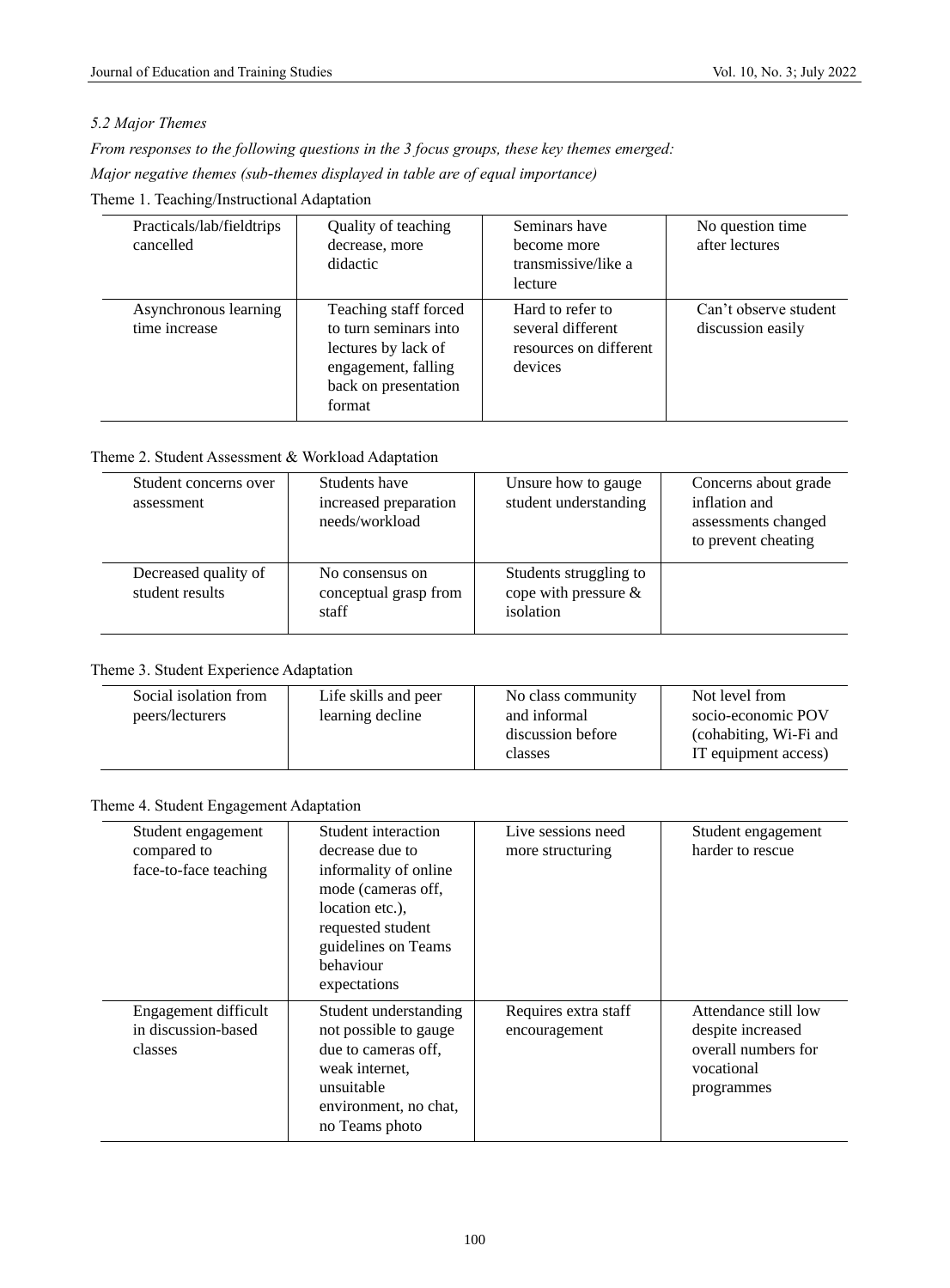| staff<br>Increased<br>workload     | Social isolation                                                | problems/DSE<br>Back<br>issues               | Resistance to change                                                               |
|------------------------------------|-----------------------------------------------------------------|----------------------------------------------|------------------------------------------------------------------------------------|
| Mostly admin tasks                 | <b>KEATS</b><br>cross-department<br>standardisation<br>concerns | Staff confidence and<br>energy decrease      | tiring<br>Mentally<br>preparation                                                  |
| Not as rewarding and<br>energizing | Work-life balance                                               | Internet<br>connection/Kaltura<br>use issues | tech skills<br>Learning<br>frustrating, took time<br>to learn Kaltura and<br>Teams |

# Theme 5. Staff Responsibility & Roles Adaptation

# Theme 6. Support Staff Adaptation

| Teaching staff discussed<br>pedagogy with<br>colleagues due to<br>CTEL/King's Academy<br>training $1$ | IT/CTEL/King's<br>Academy have been<br>helpful | IT emergency support<br>needs to continue to be<br>made available | Staff to be more aware of<br>faculty TEL |
|-------------------------------------------------------------------------------------------------------|------------------------------------------------|-------------------------------------------------------------------|------------------------------------------|
|-------------------------------------------------------------------------------------------------------|------------------------------------------------|-------------------------------------------------------------------|------------------------------------------|

# Theme 7. University Responsibility To Adaptation

| Some      | departments | MS<br>Teams<br>rollout   |
|-----------|-------------|--------------------------|
| better    | prepared    | without<br>college-level |
| initially |             | direction                |

# *Major positive themes (sub-themes displayed in table are of equal importance)*

Theme 1. Teaching/Instructional Adaptation

| 3 staff confirmed able<br>to provide good online<br>teaching to majority of<br>students                                                                      | Lecturers able to make<br>transition to online<br>rapidly and felt<br>prepared                       | Adapted flipped<br>classroom.<br>foundational<br>knowledge and added<br>discursive classes | Classes shortened and<br>content streamlined   |
|--------------------------------------------------------------------------------------------------------------------------------------------------------------|------------------------------------------------------------------------------------------------------|--------------------------------------------------------------------------------------------|------------------------------------------------|
| <b>Staff using Teams</b><br>polls and forums,<br>breakout rooms and<br>chat, showing physical<br>objects via<br>smartphones                                  | Some choosing not to<br>use breakout rooms<br>due to quiet/small<br>sessions                         | PowerPoint, Padlet,<br>Poll Everywhere,<br>KEATS, Kaltura and<br>Teams used                | More scaffolding and<br>structure for students |
| Staff members agreed<br>students would benefit<br>from having more<br>in-room face to face<br>teaching rather than<br>online only, regardless<br>of pandemic | Staff considering<br>computer room<br>redesign to circular<br>desks to improve<br>student experience | Teams live captions<br>useful for international<br>students                                | Staff class prep shift                         |

<sup>&</sup>lt;sup>1</sup> CTEL = Centre for Technology Enhanced Learning. CTEL and King's Academy provide guidance, induction and resources; both look at technology and pedagogy and technology, but the first has more of a focus on the former and vice versa.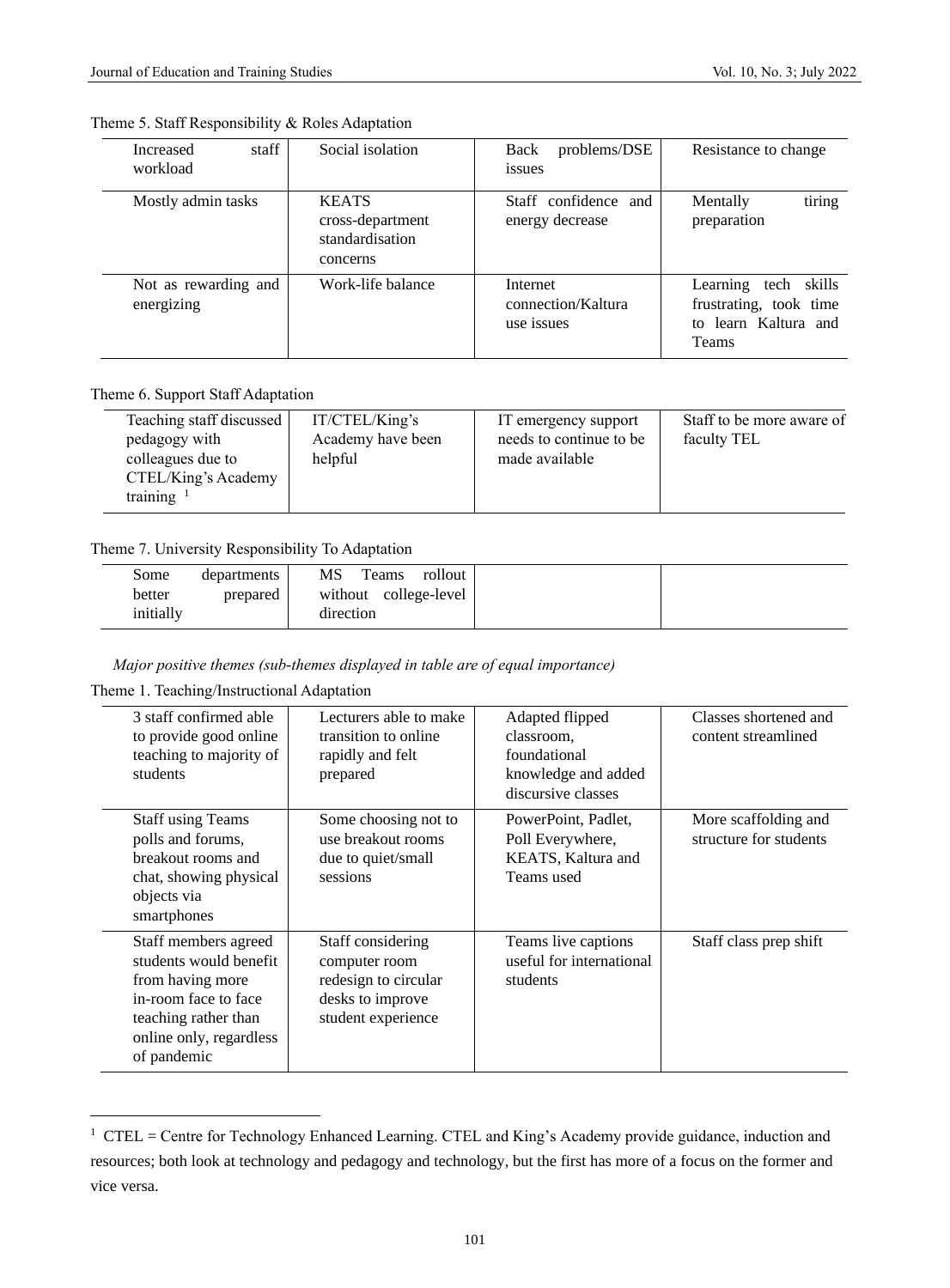#### Theme 2. Student Assessment & Workload Adaptation

| Assessment/progress tests | Assessment change    | Student assessment    | Staff adapting to  |
|---------------------------|----------------------|-----------------------|--------------------|
| replaced with             | due to time pressure | results and exam      | more marked        |
| quizzes/formative         |                      | prep better over time | assessments to     |
| assessments etc., will    |                      |                       | encourage more     |
| remain post-pandemic      |                      |                       | ongoing engagement |
|                           |                      |                       |                    |

## Theme 3. Student Experience Adaptation

| International<br>Access for                                                                                                                                                                                                                               |                        |                 |  |
|-----------------------------------------------------------------------------------------------------------------------------------------------------------------------------------------------------------------------------------------------------------|------------------------|-----------------|--|
| attend and no<br>how and when<br>students/students not<br>non-traditional<br>in London have easy<br>commute/travel<br>learners such as<br>distance learners,<br>access<br>part-time learners,<br>those with learning<br>and language<br>difficulties etc. | Student flexibility in | More people can |  |

## Theme 4. Student Engagement Adaptation

| Student class size | Staff use reactions, | Most engaged student | Great Q&A's with     |
|--------------------|----------------------|----------------------|----------------------|
| increase, some     | chat and forums for  | numbers same offline | students, numbers of |
| engagement and     | measuring            | and online           | most active similar  |
| interaction        | engagement           |                      |                      |
|                    |                      |                      |                      |

# Theme 5. Staff Responsibility & Roles Adaptation

| Pedagogy discussed<br>more                                                                           | More interaction with<br>colleagues in<br>department for<br>consistency | Learnt new tech and<br>flipped classroom<br>skills | Local leaders assisting<br>others via<br>peer-support, more<br>educationalist support<br>encouraged |
|------------------------------------------------------------------------------------------------------|-------------------------------------------------------------------------|----------------------------------------------------|-----------------------------------------------------------------------------------------------------|
| More time adapting to<br>different module<br>requirements and<br>starting positions in<br>department | Staff adapted<br>discursive sessions                                    | Staff reached<br>consensus on thinking<br>'shift'  | Increased flexibility<br>and convenience for<br>when staff can record<br>lectures                   |

# Theme 6. Support Staff Adaptation

| Teaching staff<br>discussed pedagogy<br>with colleagues due to<br>CTEL/King's | IT/CTEL/King's<br>Academy have been<br>helpful | IT emergency support<br>needs to continue to<br>be made available | Staff to be more aware<br>of Faculty TEL |
|-------------------------------------------------------------------------------|------------------------------------------------|-------------------------------------------------------------------|------------------------------------------|
| Academy training                                                              |                                                |                                                                   |                                          |

# Theme 7. University Responsibility To Adaptation

| Some departments had | <b>Education</b> leads | Department leaders    |  |
|----------------------|------------------------|-----------------------|--|
| flipped classroom in | discussing pedagogy    | advocating for change |  |
| place already        | changes more actively  | at higher levels      |  |

# *5.3 Thematic Analysis*

 $\overline{\phantom{0}}$ 

In terms of staff self-reported learning and instructional changes, we can see that a number of themes emerge. There have been novel approaches, or the greater adoption of relatively novel approaches and software, such as Kaltura for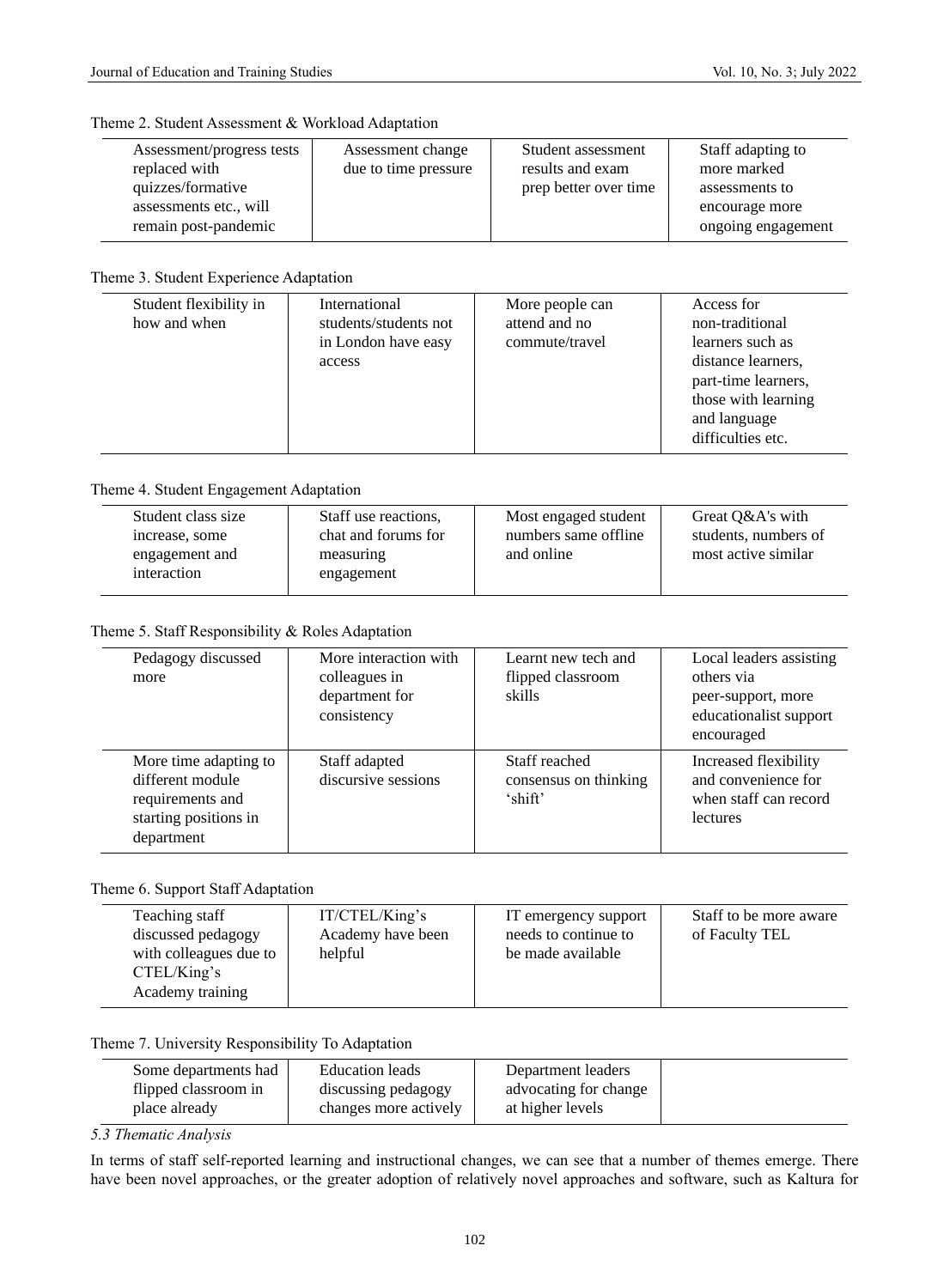recording and sharing lectures, or the MS Teams chat and screen share functions for engaging students.

*Key emergent sub-theme: Staff adapting to using new software teaching tools*

For example, several participants emphasised how lectures and seminars have been adapted to use, and often combine, certain software tools to achieve learning objectives for their classes over others, and the advantages of this, in the focus groups:

"With pre-recorded lectures and then a Q&A, or we've had anonymous Padlets for questions as well as live Q&As."

"And the purpose of lectures is mainly to give students information, to introduce this topic, to explain things to them. And I've been recording those lectures on Kaltura and posting them onto KEATS."

However, this process was not always successful immediately and some staff experienced certain setbacks and had to test out what would work best for their particular class needs, this requiring increased staff hours to be spent and the testing of different technologies to find the most effective option:

"One of the academics wanted some pre-recorded PowerPoint introductions, which we did. And then the lecturer got them uploaded to Kaltura into KEATS, but we learned that we probably should have created them in Kaltura to start with, so that was a learning experience."

*Key emergent sub-theme: Staff adapting work environment to suit new technology needs*

Others experienced barriers such as needing to adapt their home-working environments to fit the software needs:

"I had to change my Internet connection to make Kaltura work because the upload times were so horrible […] so there are certain obstacles and there's a price you have to pay to overcome them."

And several participants commented on the negative impact of this on work-life balance:

"The problem is that the online has certainly encroached into the personal."

#### *Key emergent sub-theme: Staff adapting existing use of Microsoft Teams communication platform*

Especially in small group settings, staff reported on the various aspects of Microsoft Teams, in particular, such as the chat, breakout room function, polls and quizzes, that they began using in order to better engage and assess students and their progress once they grew more confident with using the software:

"I do think that their breakout room discussions are really fruitful, they come back with great ideas. I think they like being left alone, students who are quieter in the big group chat in the breakout rooms."

"We've utilised a few of the features of Teams, the polls, in a very simplistic way."

Use of the Teams chat has been particularly effective in engaging the quieter students:

"A lot of how I've got engagement from the shyer students has been through the chat, actually asking for substantive things in the chat. It's a way of getting absolutely everyone to say something."

Some participants also pointed out the technological challenges to being dependent on Teams as King's choice of communication platform for teaching:

"Sometimes I get a thing where I can't see the chat, and I think other staff have had this, as well."

"I find Teams doesn't work as well. I mean, it's a meeting platform and it feels like a meeting platform, perhaps, rather than a classroom."

#### *Key emergent sub-theme: Staff affected by MS Teams software limitations*

An issue that was raised several times was the single meeting organiser limitation of the software at the time which meant that breakout rooms could not be managed by multiple staff members on one Teams call; this affected staff with Graduate Teaching Assistants supporting them, and those using the workshop teaching format, the most:

"You might have a seminar where you have several people helping you, like GTAs, and they can't do anything."

However, staff also spoke of some unexpected benefits of their use of the platform, compared to in-class teaching, giving them more time mid-lesson to reflect on their teaching, for instance:

"Using breakout rooms on Teams, or Zoom, or however you're teaching, it is good, because, again, you've got 10 minutes in the middle of a seminar."

Others noted the usefulness of the Teams platform for specific teaching formats such as the analysis of texts as a group:

"The Teams online software makes it quite easy to do that, it quite lends itself to that – sharing a screen, looking together at a text, everyone's got the same thing in front of them."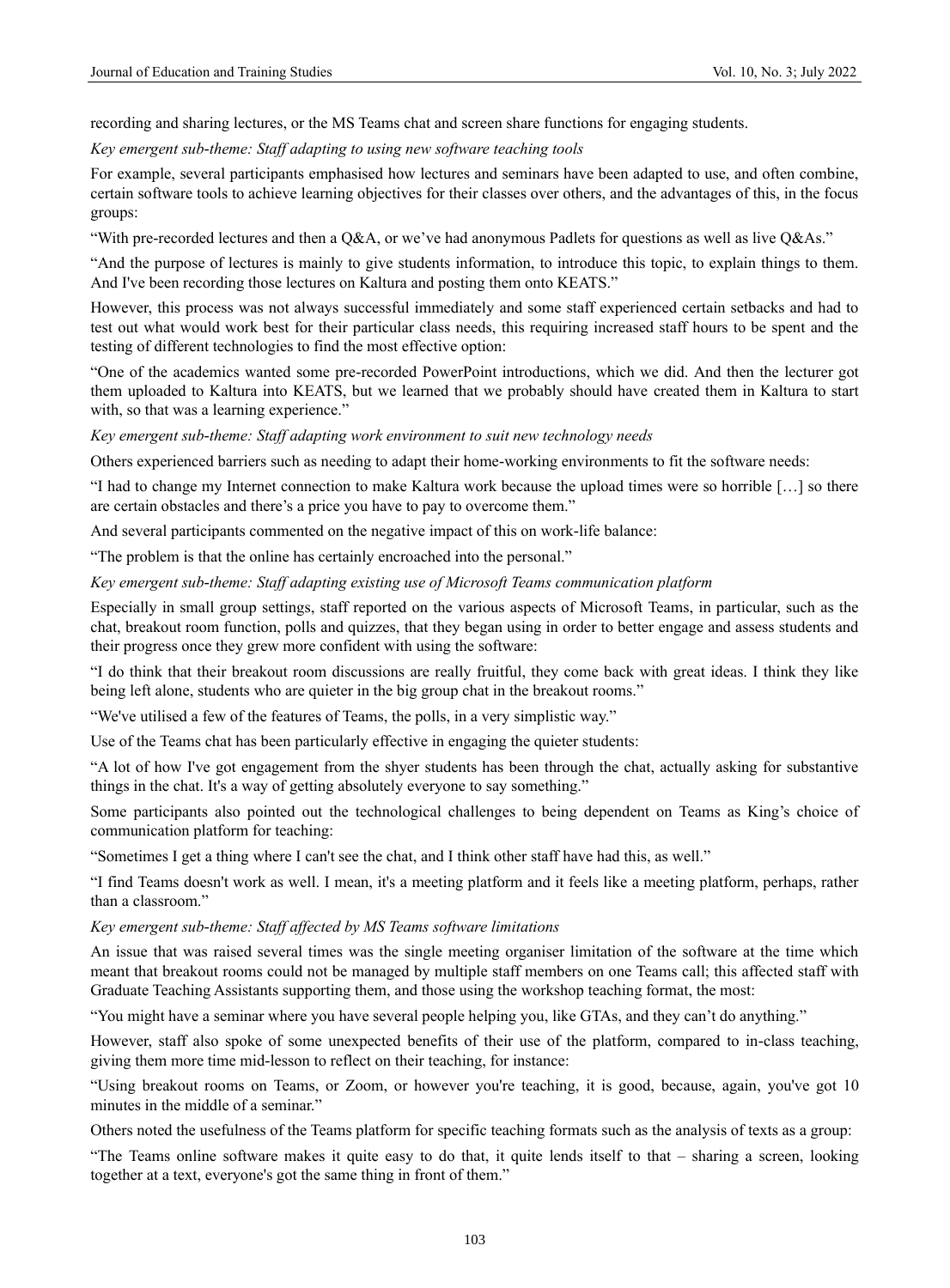#### *Key emergent sub-theme: Adapting teaching to use additional Padlet and Poll Everywhere tools to a greater extent*

In terms of their use of other software, and the combination of software, when adapting their teaching, Padlet and Poll Everywhere were also mentioned by several focus group participants:

"Things like Padlet… it isn't great for everything, it's good for some things. Poll Everywhere isn't great for everything, it's good for some things. Sometimes a PowerPoint is the right thing, sometimes you need a forum, sometimes you need to have screen time. That means you have to be quite critical of what you're doing, to suit the format, not suit the content"

Some staff mentioned peer learning and sharing of these technologies as one advantage of their use:

"We've used lots of new tools, and we've brought new tools to other people's attention, because of the way we've been working."

#### *Key emergent sub-theme: Some relatively novel approaches increased*

A flipped approach (which has been discussed by O'Flaherty & Phillips, 2015) has been used for the past few years, and recent events seem to have acted as a catalyst to gain greater traction.

Many focus group participants referred to the advantages of this approach:

"One of the things I think it has done for lots of my colleagues is bring them in touch with the ideas of a flipped classroom delivery. Now everybody knows what this thing is about, and everybody's got some experience with this."

*Key emergent sub-theme: Staff more comfortable with online teaching*

Others spoke about witnessing the impact of this dramatic change in colleagues as well as themselves, especially in comparison to previous years:

"Most of my colleagues […] are now quite comfortable with being online, whereas in the past that was very much not true."

"I've seen a lot of colleagues, many of whom I would have expected to struggle, take to online learning, online teaching and learning, quite well."

Some participants also pointed to how this has encouraged peer learning and pedagogical knowledge sharing among colleagues, with some clearly emerging as leaders in supporting others in their faculties:

"The opportunities we've had for peer support have been second to none, and I think we've all benefited from having colleagues who know what they're doing."

Not all university faculties and departments found this approach to be entirely novel, however, and some actually found the introduction of new flipped classroom methods to be a step back from them from an educationalist perspective, as established ways of thinking about, and implementing this method, had to quickly be replaced to adapt in line with colleagues in other departments:

"We didn't start from a position where we were unhappy being flipped classrooms, or not doing that. […]

Starting from there, this has been a really retrograde step for us and our department, because we already had flipped classrooms and online interaction and complicated group work and world cafes."

Additionally, there have been benefits that may well be long term. As a participants said:

"It's truly changed our delivery for the better, our teaching for the better. And I think it will continue to do that when we go back to in-person, teach more in-person teaching."

*Key emergent sub-theme: Staff focusing on concise teaching structuring and further discussion opportunities for students*

There were comments by a number of lecturers about the desire for concision online and how this may impact student comprehension. This has taken the form of shortening classes, streamlining content, or adding new opportunities for discussion outside class time to engage with learning, as explained by several participants:

"We've also had to cut things out, because we're going for a shorter session, than we would have done in the classroom."

"To make things as simple and as clear as they could be for the students."

A clear advantage of this is that it has led to more careful planning of classes in line with making students more aware of learning objectives and assessment needs:

"We've looked for every opportunity to go through our learning objectives and work out how we're going to achieve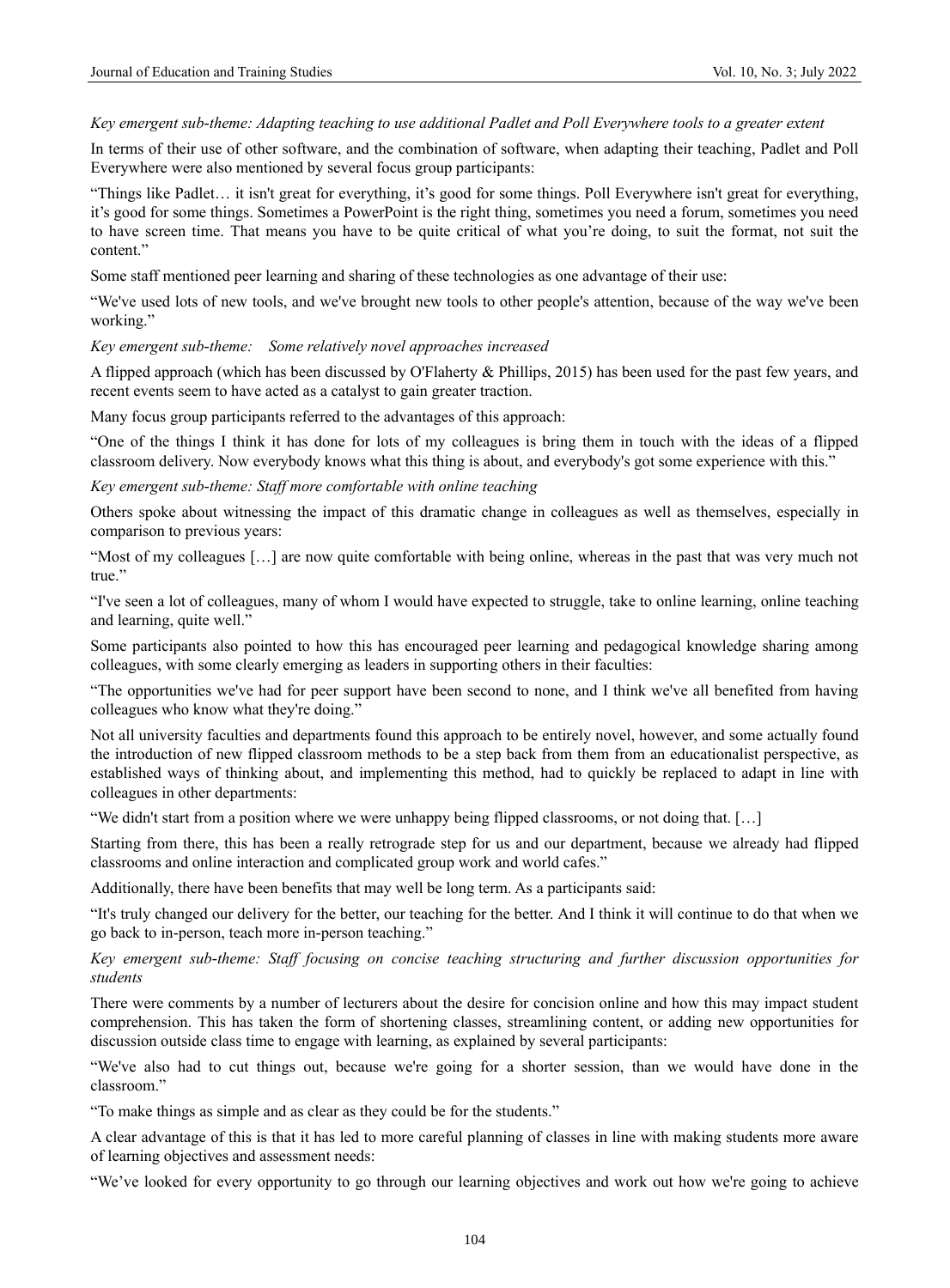those under the current circumstances."

"People are talking about open book exams and changing assessments to make it more applied."

Participants anticipated that this would have a long-term impact beyond the pandemic and affect their planning of in-room classes in the future as well:

"We've been thinking about how to redesign computer rooms, for instance, away from flat banks of forward-facing students."

#### *Key emergent sub-theme: Teaching has become more didactic but also more structured at the same time*

Overall, while there are changes that are similar to those outlined by Brinkley-Etzkorn (2018) in terms of greater adoption and use, it is hard to make the definitive claim that pedagogy has overall been enhanced compared to face to face teaching, although there are certainly benefits.

In particular, many participants mentioned that their teaching has become more didactic although 75% of staff attending this focus group confirmed that they were able to provide online teaching to the majority of their students despite this:

"One of the things that all my colleagues have commented on is that we've had to become more didactic."

However, not all staff agreed that this was necessarily negative in all cases, pointing to the advantage of more structure and scaffolding for students as a result of going back to a simpler, more traditional teaching style:

"I think becoming more didactic is, actually, a good thing, in that we provide more structure and more scaffolding for our students."

#### *Key emergent sub-theme: Students reported to have found online teaching more flexible and convenient*

In addition, another positive often mentioned was the flexibility and convenience for students which is in line with the findings of Stone et al. (2019), especially for international students and those not familiar with navigating the university campuses such as first years:

"It's increased flexibility in terms of access, the ability to have the kind of students you would think of as non-traditional, like distance learners, part-time learners."

"I can see that there are advantages to the fact that students can watch the lecture in their own time, they can watch it again if they want to."

A number of staff mentioned that students have at times become more self-directed in their learning, (e.g. making more effort to seek out learning objectives), which connects to the research of Botturi (2020) on learner autonomy:

"Students, probably, are better, now, at scheduling their time, because they know where all the different pieces are, and they have to figure out how to do it themselves."

#### *Key emergent sub-theme: Some staff reported student engagement affected*

Significantly, this, in combination with the resultant lesser contact hours, has not, however, lead to better assessment results for students, with multiple focus group participants pointing out that student understanding as shown via marked assessments has decreased compared to previous years when teaching was conducted in person:

"The actual contact hours with our students, the face-to-face time, even if it was online, has been reduced dramatically, while increasing a lot of the asynchronous learning time of students [...] big surprise, now, all of a sudden, we see that in their assignment, that assessment, they are not as strong as last year."

Another key reason for this, as suggested by focus group participants, was the dangers of the different approach students were now taking to assessment preparation:

"And there's going to be some students that will just flunk completely, because they are not engaged. They don't even understand what the lecture is about, and they can't sit and watch 48 hours of videos in a 24-hour period and try to understand it at the last-minute."

#### *Key emergent sub-theme: Staff structuring learning opportunities differently*

The advantages of having more time in online teaching in a different way were also mentioned by other staff – both students being able to have more opportunities at the end of lectures for asking questions, and staff having the chance to set students more work in preparation for classes to consolidate their learning:

"You actually have a dedicated time to ask loads of questions, it's not just however much time is left at the end of the lecture. Actually, students seem to quite like that, it allows them to have that processing speed and then not have to worry about when to ask a question and who'd ask the question, too. […] They felt like it gave them better connection with the lecturer."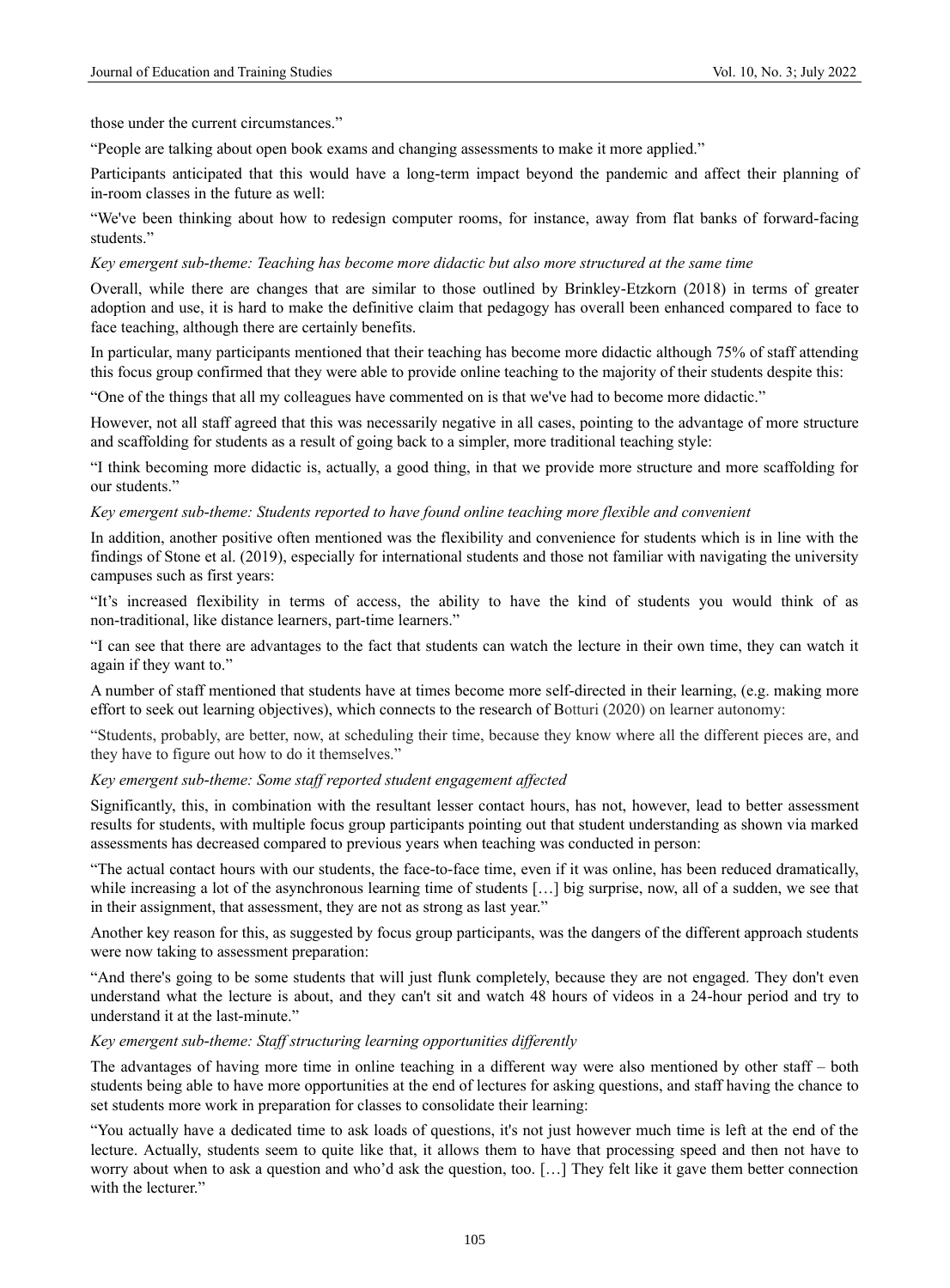#### *Key emergent sub-theme: Increase in social isolation for staff and students*

Another negative aspect identified by several staff members includes the increase in social isolation for both staff and students, the online teaching mode only exacerbating the negative aspect of this already felt by them in their lives outside of the university context during to the pandemic:

"I think the online format doesn't really allow for as much of a community and those sorts of connections to be established, so students feel very isolated in their learning as well as in their lives."

To a greater extent, student engagement was identified as an almost universal negative in all of the focus groups, with all four staff members in one focus group confirming this was a key concern for them in terms of how it affected their teaching quality, compared with teaching in person:

"What I have been doing with seminars is, actually, I've ended up having to teach them more like lectures, because of the lack of student engagement, because students aren't really discussing. When you don't want to be giving a lecture in your seminar… The whole point is it's meant to be interactive and it's a bit more student-led."

This required staff to adapt teaching practices both during and prior to classes in an attempt to resolve the situation, and many expressed feeling frustration and disappointment as a result, especially with live teaching:

"We don't have that same feedback mechanism alive in the room. It took some time for us to realise, "Oh wait, there's a lot more front-end work than we've traditionally been used to".

"It has often been quite a difficult thing for a lot of people to accept, the idea that you might fail, and that not being an earth-shattering demerit on your permanent record."

*Key emergent sub-theme: Staff adapting teaching and technology use to improve student engagement*

However, this has also encouraged staff to adapt and come up with creative strategies in order to combat this, and use functions of the software such as the chat to a greater extent:

"I've been encouraging them to put their cameras on, even if it's just briefly to say "Hi" at the beginning, because, as a teacher, it's so much easier just to have a sense of who's there in the room."

Student feedback on online teaching in the focus groups was reported to be positive to a large extent, with one staff member crediting this to clear expectation-setting from the university at the start of online teaching:

"The university has given a lot of interesting messages about what they're getting, what they're not getting, what the rules are, but I think from a school and departmental level, being fairly careful."

*Key emergent sub-theme: Insufficient staff central decision-maker and training support*

The lack of consistency and slow speed in the provision of support from central university decision-makers and the TEL teams across faculties and departments, IT and CTEL, as well as how they felt that decisions were being made quickly and without pedagogy being prioritised, was also raised as a concern several times:

"A lot of the support services […] have been playing catch up rather than leading. Especially when it comes to Microsoft Teams."

"It would seem that we have had different advice from the technology teams in terms of how to use our KEATS pages and do lectures."

Several staff noted issues with the training and resource support that was being provided by professional staff, and how ineffective this was in helping them due to time limitations:

"I have this information overload. I teach on several platforms, I've had so many different sets of instructions at each place."

"We've had to just teach ourselves everything, based on some great resources. But it's just trying to do several jobs at once, which doesn't work that well."

*Key emergent sub-theme: Some staff technology training and peer support opportunities*

However, many more staff members emphasised how useful they found the speedy support and training they had received for online teaching from professional services staff from the King's Academy, TEL teams in their faculties and departments, IT and CTEL, so there was disagreement on this:

"All the King's Academy and CTEL training felt like it surfaced that whole conversation about thinking about what you're trying to do, and why and how, before you just do it."

"King's Academy and CTEL have done an incredible job with very little resource."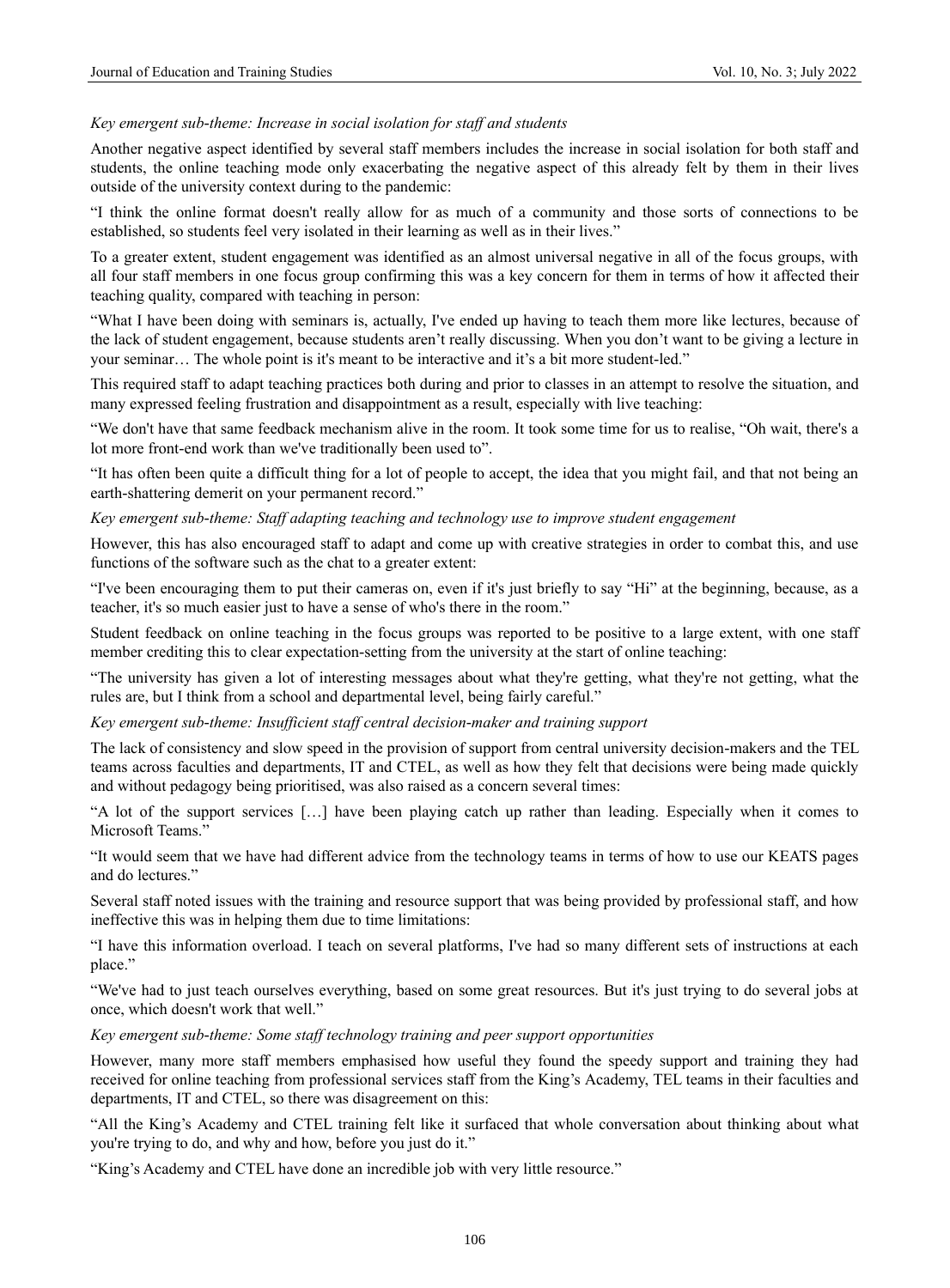One staff member shared that their faculty took the initiative to set up regular online teaching training sessions with King's Academy to support staff to an even greater extent and recommended that a similar arrangement be made for other faculties:

"It's a little different in (redacted), where we actually have set up a regular, I think it's meant to be weekly, session where we actually get people from King's Academy […] People, actually, present stuff that that they've tried out, or somebody presents on a particular educational idea etc."

# **6. Discussion**

Overall, the results give the impression of staff members working hard and adapting in a major way to deliver teaching despite the challenges thrown at them. Looking at the first research focus group question about how has teaching adapted, and how effective this was, a number of themes emerge. These include the varied responses about how effective student engagement has been. Some lecturers reported excellent engagement, but there are others who reported that this was a real challenge, especially in terms of getting students to simply turn on cameras or engage at all. Other staff reported that looking at, and reporting on, the mode of engagement is also important – in particular, students may choose to engage well, but only through written text such as the chat function, rather than through facial expressions or speaking. There is evidence that a lot of staff have this sense of feeling like newcomers to teaching online, which is in line with previous research by, for example, Ertmer et al. (2010).

Key themes which have emerged from the staff focus group, including ideas for improvement and what has worked particularly well, include:

• Teaching/instructional adaptation (in line with findings on redesign of course syllabi in online teaching from Brinkley-Etzkorn (2018));

- Student assessment and workload adaptation;
- Student experience adaptation;
- Student engagement adaptation;
- Staff responsibility and roles adaptation;
- Support staff adaptation;
- University responsibility to adaptation.

In analysing the responses and focus group insights in light of the TPACK Framework (Mishra, 2019), we can see that, while content knowledge was already established by lecturers, relevant technological knowledge was not well established for all staff; and, additionally, new pedagogical and institutional decision-maker practices needed to be adopted. This became clear when we narrowed our focus down to looking at the level of technological knowledge (TK), pedagogical knowledge (PK), and content knowledge (CK) staff realistically possessed when the pandemic began - the framework elements which form the TPACK mode for considering the learning and pedagogy needs for teaching in a particular instance.

Nonetheless, staff took to adopting (what was to many) novel technological approaches and adapted reasonably well despite time challenges. It is clear that staff recognised the value of each part of the TPACK even if they did not articulate it explicitly. As mentioned previously, Tobin (2020) stated that good online teaching needs training, preparation and support, although he also argued there was no opportunity for this in the context of the Covid pandemic. While there was a rush to provide teaching online due to the nature of the pandemic emergency, structures for support and help were only built up over time. While we should be cognizant of the challenges experienced here, we should also be mindful, in particular, of some of the new benefits that emerged from the technology used, such as making learning easier for students for whom English is not a first language via the live caption feature available on MS Teams.

In terms of insights from the first part of the research, we can also reflect on what the data tells us about how much students have used key digital tools. The numerical data shows a clear shift and increase in the usage of online digital resources. In particular, page views on the institutional VLE increased dramatically since the start of the autumn 2020 term, compared to the equivalent time the previous year. This clearly shows greater numeric engagement by students with the online learning resources. Similarly, the number of online lecture videos also increased dramatically, and the number of online assignments submitted increased. This was all in line with expectations given the overall shift in learning.

Another key observation is that, whatever teaching challenges emerged during the pandemic, the overall educational infrastructure proved remarkably adaptable and resilient. This is in line with work by Dhawan, S. (2020), who emphasized the importance of building in resilience. This research also builds on the work of Clinefelter et al. (2019) in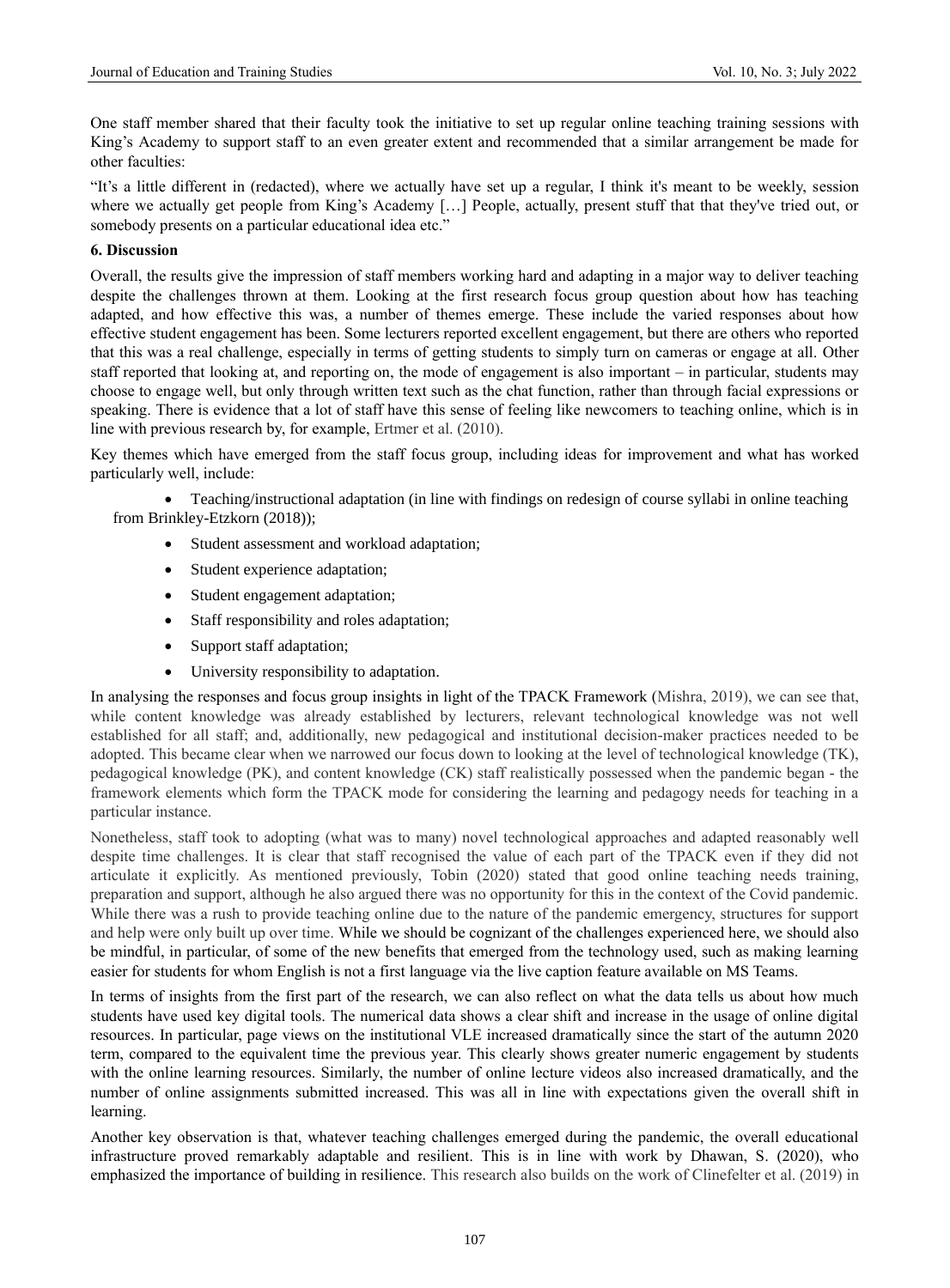that it provides additional evidence from an educator's perspectives on student digital learning preference and engagement.

Limitations of the research emerge from the specific nature of where it was conducted – a small sample of staff from a London-based university in a specific time period. The largest focus group involved only six participants, and the total sample small. Further, the research focused on data, and focus groups with staff only, rather than with students, so a clear way of extending the research for future researchers would be via student interviews.

As one focus group participant stated: "It's just a shame I can't know what the student side of it is, and what their experience is, and how they're finding it."

#### **7. Conclusion**

In conclusion, the results seem to show that there has been a tectonic change in the way teaching is conducted. There are both challenges and benefits to the approach adopted, but given the nature of the challenge, the university has shown great resilience in continuing high-quality educational provision for its students. We shouldn't ignore the challenges faced by both staff and students in adapting to new approaches, including low student engagement and social isolation. If we were to return to the TPACK mode for considering the learning and pedagogy needs and impacts for teaching in a particular instance, a key insight from this study is that, by the end of the study period, it became clear that staff technological knowledge (TK) levels at the start of the pandemic directly impacted on their ability to adapt their pedagogical knowledge (PK) to the content knowledge (CK) needs of their seminars and lecturers. There are some ways to address some of these issues. For example, with learner engagement it can be useful to remind academics of other forms of synchronous engagement (chat, collaborative documents etc.) that may help colleagues. These could help address concerns about student engagement and assessment quality issues and students not feeling as supported with preparation for assessments.

There are a number of suggested recommendations that have come from this research. Additional staff support with technology would be of use. Staff mentioned peer support as a really useful resource, as well as being able to discuss issues and consistent ground rules with a knowledgeable colleague or university decision-makers – additional resourcing in learning technologists and more opportunities to present views to key faculty and university decision-makers could assist with this. As one focus group participant summarized: "We need to invest as much thought and resources into the training of our staff, in terms of educational technology, and its uses, as we invest, or as we request to be invested, into the training of our students." We should also be mindful that student engagement was mentioned as a key challenge by many participants and consider approaches to address this. Two specific digital tools that increased collaboration or interactivity were Padlet and Poll Everywhere, as evidenced by this paper and previous research (e.g. Hunsu et al., 2016), and we recommend the use of these tools to other institutions in the novel online and hybrid educational situation we are now in.

However, as several lecturers pointed out, the desire to continue using new skills, assessment methods and technologies as part of their future teaching, regardless of the continued progress of the COVID-19 pandemic, implies that the impact of this is likely to be more long-term than previously anticipated. As one focus group participant explained, "I'm really proud of my department, and we have invented new ideas of teaching."

Finally, the voice of the educator could be listened to more at senior university level, as this would likely improve the quality of teaching provision and provide greater reassurance and support for both teaching staff and students in these uncertain times.

#### **Acknowledgements**

Thanks to Dr Mira Vogel for helping consider the original direction of research and James Toner and Phil Blake for advice and guidance, and Vaishnavi Gogu for helping with illustrations.

#### **References**

- Aronson, J. (1995). A Pragmatic View of Thematic Analysis. *The Qualitative Report, 2*(1), 1-3. https://doi.org/10.46743/2160-3715/1995.2069
- Barber, M. (2021). *Gravity assist: propelling higher education towards a brighter future*. Office for Students. <https://ofslivefs.blob.core.windows.net/files/Gravity%20assist/Gravity-assist-DTL-finalforweb.pdf>
- Brinkley-Etzkorn, K. (2018). Learning to teach online: Measuring the influence of faculty development training on teaching effectiveness through a TPACK lens. *The Internet and Higher Education*, *38*, 28-35. <https://doi.org/10.1016/j.iheduc.2018.04.004>
- Clark, E. (2020, March 13). Hundreds of universities closing across the US in response to coronavirus threat. *Chemistry World*.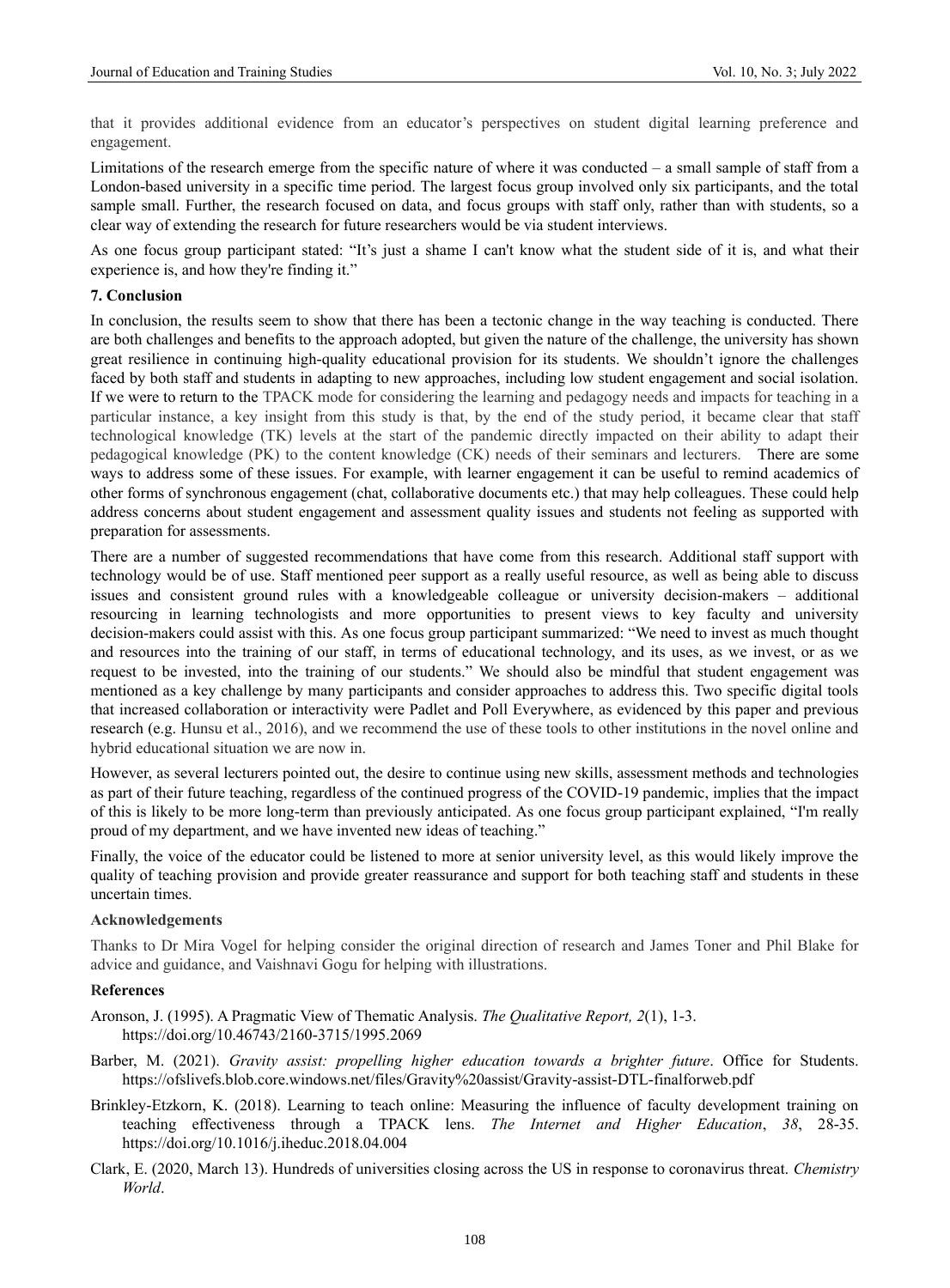[https://www.chemistryworld.com/news/hundredsof-universities-closing-across-the-us-in-response-tocoronavirus-th](https://www.chemistryworld.com/news/hundredsof-universities-closing-across-the-us-in-response-tocoronavirus-threat/4011337.article) [reat/4011337.article](https://www.chemistryworld.com/news/hundredsof-universities-closing-across-the-us-in-response-tocoronavirus-threat/4011337.article)

Clinefelter, D. L., Aslanian, C. B., & Magda, A. J. (2019). *Online college students 2019: Comprehensive data on demands and preferences, 49.* Wiley Education.

https://universityservices.wiley.com/wp-content/uploads/2019/07/OCS-2019-FINAL-WEB-Report.pdf

- Crawford, J., Butler-Henderson, K., Rudolph, J., Malkawi, B., Glowatz, M., Burton, R., Magni, P., & Lam, S. (2020). COVID-19: 20 countries' higher education intra-period digital pedagogy responses*. Journal of Applied Learning & Teaching*, *3*(1), 1-20.<https://doi.org/10.37074/jalt.2020.3.1.7>
- Cucinotta, D., & Vanelli, M. (2020). WHO Declares COVID-19 a Pandemic. *Acta bio-medica: Atenei Parmensis*, *91*(1), 157-160.<https://doi.org/10.23750/abm.v91i1.9397>
- Delgado, F. (2021). Teaching Physics for Computer Science Students in Higher Education During the COVID-19 Pandemic: A Fully Internet-Supported Course. *Future Internet*, *13*(2), 35[. https://doi.org/10.3390/fi13020035](https://doi.org/10.3390/fi13020035)
- Dhawan, S. (2020). Online Learning: A Panacea in the Time of COVID-19 Crisis. *Journal of Educational Technology Systems*, *49*(1), 5-22.<https://journals.sagepub.com/doi/10.1177/0047239520934018>
- Di Pietro, G., Biagi, F., Costa, P., Karpiński, Z., & Mazza, J. (2020). *The likely impact of COVID-19 on education: Reflections based on the existing literature and international datasets*. European Union. https://doi.org/10.2760/126686
- Edge Foundation. (2020)*. The Impact of Covid-19 on Education: evidence on the early impacts of lockdown.* Edge Foundation.<https://www.edge.co.uk/news-and-events/news/impact-covid-19-education/>
- Elo, S., & Kyngäs, H. (2008). The qualitative content analysis process. *Journal Of Advanced Nursing*, *62*(1), 107-115. https://doi.org/10.1111/j.1365-2648.2007.04569.x
- Ertmer, P., & Ottenbreit-Leftwich, A. (2010). Teacher technology change: How knowledge, confidence, beliefs, and culture intersect. *Journal of Research on Technology in Education*, *42*(3), 255-284. <https://doi.org/10.1080/15391523.2010.10782551>
- Goh, P., & Sandars, J. (2020). A vision of the use of technology in medical education after the COVID-19 pandemic. *MedEdPublish*, *9*(1), 49.<https://doi.org/10.15694/mep.2020.000049.1>
- Gonzalez, T., De la Rubia, M. A., Hincz, K. P., Comas-Lopez, M., Subirats, L. Fort, S., & Sacha, G. M. (2020). Influence of COVID-19 confinement on students' performance in higher education. *PLOS ONE*, *15*(10). <https://doi.org/10.1371/journal.pone.0239490>
- Hung, L. S. (2003). The SARS epidemic in Hong Kong: what lessons have we learned?. *Journal of the Royal Society of Medicine*, *96*(8), 374-378.<https://doi.org/10.1177/014107680309600803>
- Hunsu, H., Adesope, O., & Bayly, D. (2016). A meta-analysis of the effects of audience response systems (clicker-based technologies) on cognition and affect. *Computers & Education*, *94*, 102-119. <https://doi.org/10.1016/j.compedu.2015.11.013>
- Lockee, B. B. (2021). Online education in the post-COVID era. *Nature Electronics*, *4*, 5-6. <https://doi.org/10.1038/s41928-020-00534-0>
- Martín, C., Acal, C., Honrani, M., & Estrada, Á. C. (2021). Impact on the Virtual Learning Environment Due to COVID-19. *Sustainability*, *13*(2), 582. <https://doi.org/10.3390/su13020582>
- Merrill, S. (2020, March 19). Teaching Through a Pandemic: A Mindset for This Moment. *Edutopia.* <https://www.edutopia.org/article/teaching-through-pandemic-mindset-moment>
- Mishra, P. (2019). Considering Contextual Knowledge: The TPACK Diagram Gets an Upgrade. *Journal of Digital Learning in Teacher Education, 35*(2), 76-78[. https://doi.org/10.1080/21532974.2019.1588611](https://doi.org/10.1080/21532974.2019.1588611)
- O'Flaherty, J., & Phillips, C. (2015). The use of flipped classrooms in higher education: A scoping review. *The Internet and Higher Education*, *25*, 85-95[. https://doi.org/10.1016/j.iheduc.2015.02.002](https://doi.org/10.1016/j.iheduc.2015.02.002)
- Raes, A., Detienne, L., & Windey, I., & Depaepe, F. (2019). A systematic literature review on synchronous hybrid learning: gaps identified. *Learning Environments Research, 23,* 269-290. https://doi.org/10.1007/s10984-019-09303-z
- Rapanta, C., Botturi, L., Goodyear, P. Guàrdia, L., & Koole, M. (2020). Online University Teaching During and After the Covid-19 Crisis: Refocusing Teacher Presence and Learning Activity. *Postdigital Science and Education*, *2*, 923-945.<https://doi.org/10.1007/s42438-020-00155-y>